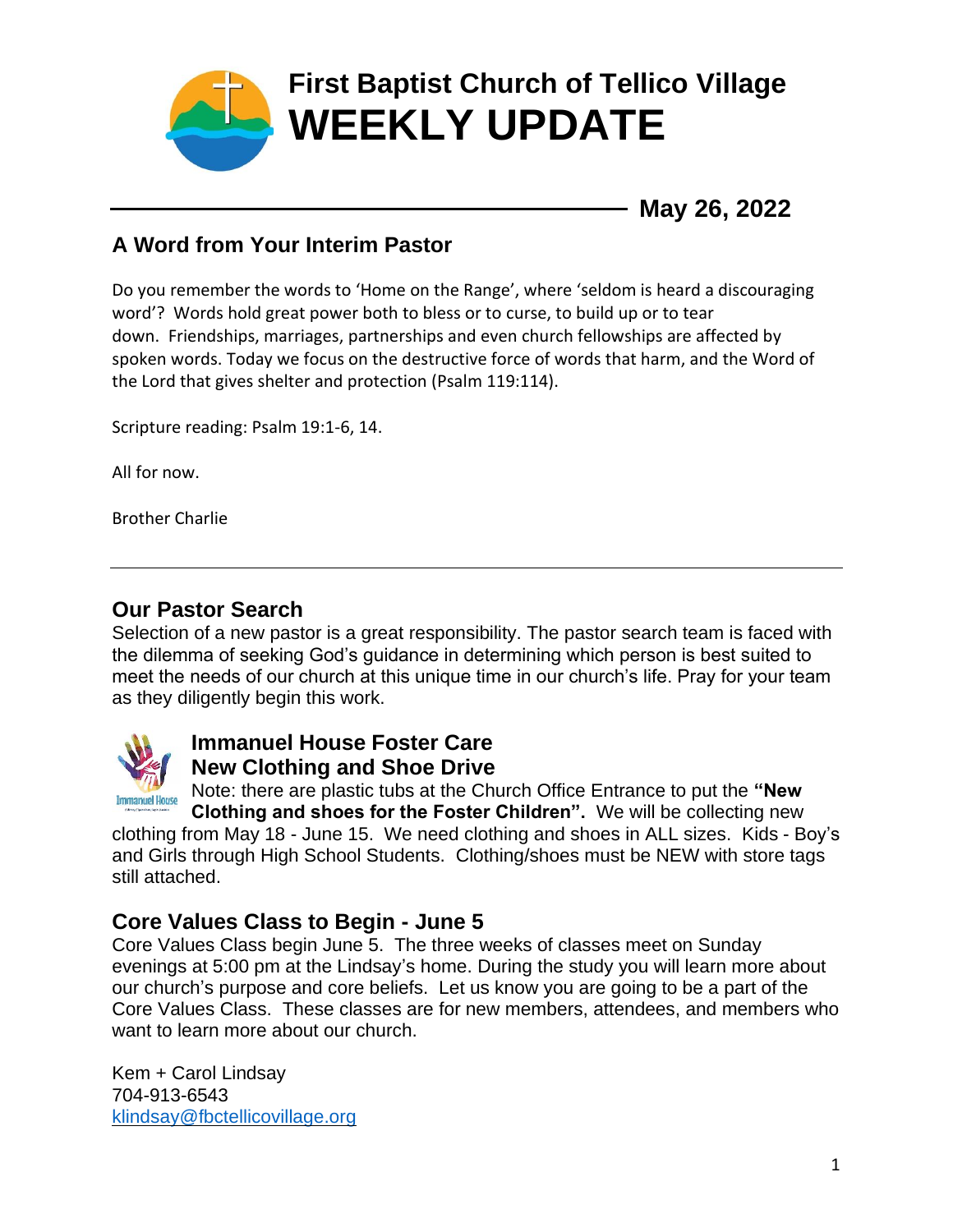### **Movie Night – "American Underdog - The Kurt Warner Story" June 10, 6:30 pm in the Sanctuary**

Based on the inspirational true story of Kurt Warner, who went from stocking shelves at a supermarket to becoming a two-time NFL MVP, Super Bowl champion, and Hall of Fame quarterback. We look forward to seeing you there to enjoy a great movie and a time of fellowship together.

# **Tennessee Smokies Baseball Game Thursday, June 23, 2022**

Join us as our Sanctuary Choir sings the National Anthem at the game. The cost for the evening is \$55 per person. This includes: Luxury Motor Coach Transportation, Ticket to the Game, Special Seating at the Game, and a BBQ Dinner Buffet. You need to sign up in the Narthex or the Church Office. We are now working to fill our second bus. So, we have plenty of space!

#### **Bible Studies - May 29, 2022**

Our Bible Study Classes on Campus

| 9:00 AM Studies<br>Rob Walker - Co-ed Class<br>Nancy Christensen - Ladies Class<br><b>Steven Riser - Co-ed Class</b><br>Wanda Henderson - Children                     | <b>Fellowship Hall</b><br>Classroom 600<br>Classroom 100<br>Children's Room | Revelation<br>10 Commandments<br>Discipleship                  |
|------------------------------------------------------------------------------------------------------------------------------------------------------------------------|-----------------------------------------------------------------------------|----------------------------------------------------------------|
| 10:15 AM Studies<br>Kem & Carol Lindsay - Co-ed<br>Dave Slaughter - Co-ed<br>Wanda Henderson - Children                                                                | Classroom 100<br>Classroom 200<br>Children's Room                           | 1 Timothy<br>1 & 2 Chronicles                                  |
| Wednesday Bible Study for Ladies -<br>10:30am with Kathy Freshwater                                                                                                    | <b>Fellowship Hall</b>                                                      | Psalm 23                                                       |
| Our Bible Study HomeGroups<br>Bob and Joyce Wold<br><b>Bible Studies based on Sermon Passage</b><br>Contact information - 224-239-7291 or robertandjoycewold@gmail.com | Tuesday at 1:30                                                             | 100 Okema Pl.                                                  |
| Kem and Carol Lindsay<br>Bible Studies based on Sermon Passage<br>Contact information - 704-913-6543 or kem.lindsay57@gmail.com                                        | Monday at 6:30 pm 200 Vinita PI                                             |                                                                |
| A Call to Pray<br><b>Sunday Morning Prayer Group</b><br><b>Monday Prayer Group</b><br><b>Wednesday Men's Prayer Group</b><br>Friday Women's Prayer Group               | Classroom 200<br>Library<br>Conference 600<br>Conference 600                | $8:30-8:50$ a.m.<br>$10:00$ a.m.<br>$10:30$ a.m.<br>10:00 a.m. |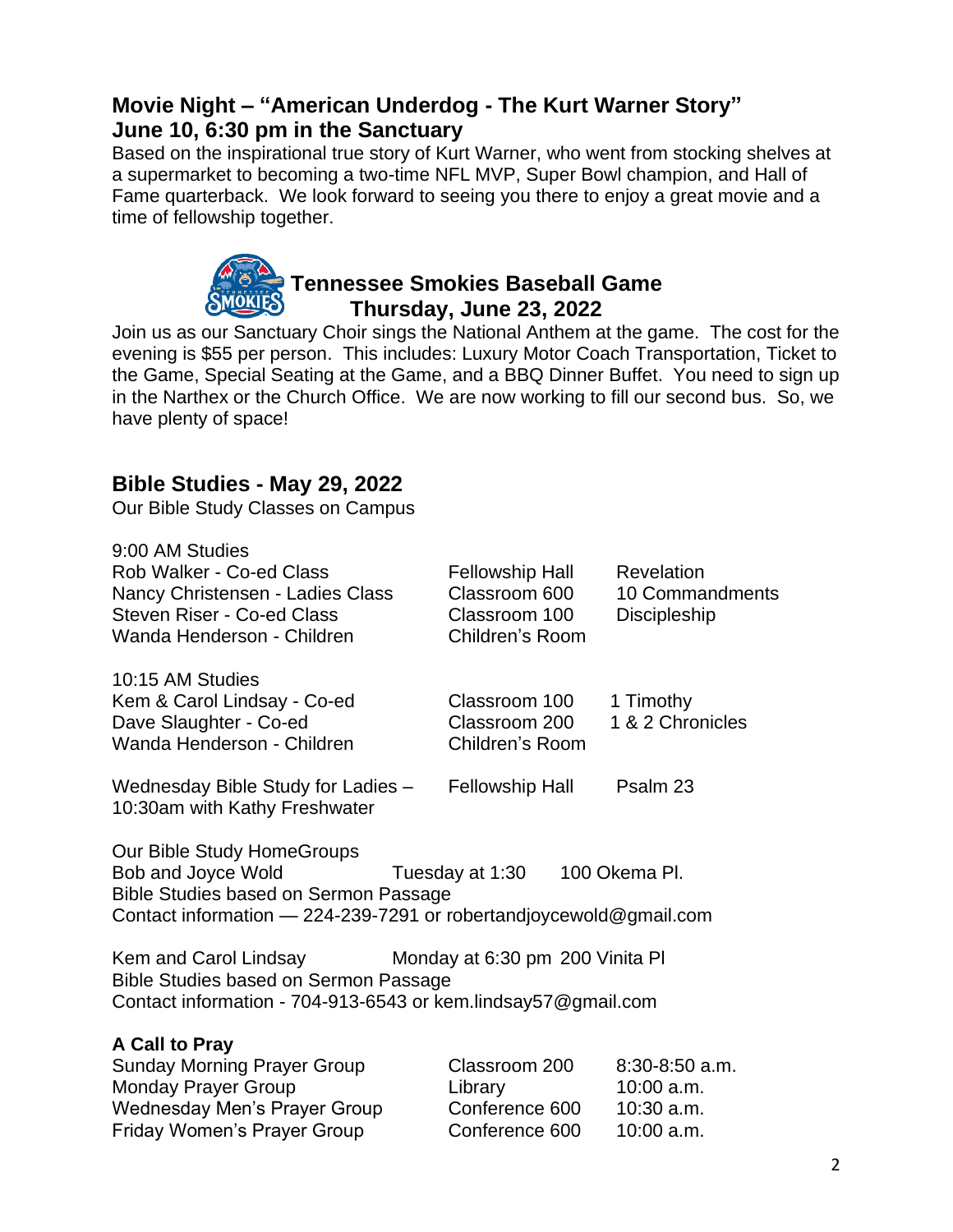#### **Wednesday Online Prayer Meeting and Bible Study, May 25**

Kem Lindsay will be leading the Prayer time this week. The Bible study this week is **1 Timothy 2:1-7, "The First Things".** You can Pray with us and study along by watching the Prayer Meeting Video found on our website.

#### **Church Events**

May 28 & 29, 7:00 pm (both nights) Celebration of God and Country Concert, special guest Mary McDonald.

May 30, The church office will be closed on Memorial Day

June 10, 6:30 pm Movie Night - American Underdog - The Kurt Warner Story

June 16, 7:00 pm Shalimar UMC Youth Choir Concert

June 17, 11:30 Golden Girl's Dockside Picnic at Toby Jensen's

June 23, Smokies Baseball Game - FBCTV Choir to sing the National Anthem

June 27, 7:00 Classical Guitar Concert with Darka Koinga & Tonja Miric

### **Wednesday Night Meal and Prayer Meeting 6:00 p.m. – June 1**



Only \$8 per person! You can sign up by calling the church office (865) 408-0110, online at [www.fbctv.org](http://www.fbctv.org/) or on Sunday morning circle A at the bottom of the bulletin tear off and indicate how many will be attending. Cash or check accepted on Wednesday night. See you there!

#### **Our Weekly Schedule**

#### **Monday**

| $10:00$ a.m. | CHURCH OFFICE WILL BE CLOSED ON MAY 30TH. |
|--------------|-------------------------------------------|
| $11:15$ a.m. | No Handbell Practice on Monday, May 30    |

#### Wednesday

- 10:30 a.m. Ladies Bible Study
- 1:30 p.m. Orchestra / Worship Team Rehearsal
- 3:30 p.m. Sanctuary Choir Rehearsal
- 6:00 p.m. Fellowship Meal and Prayer Meeting

#### Sunday

| 8:30 a.m.  | Prayer - Room 200                |
|------------|----------------------------------|
| 9:00 a.m.  | <b>Bible Study &amp; Worship</b> |
| 10:30 a.m. | Bible Study & Worship            |